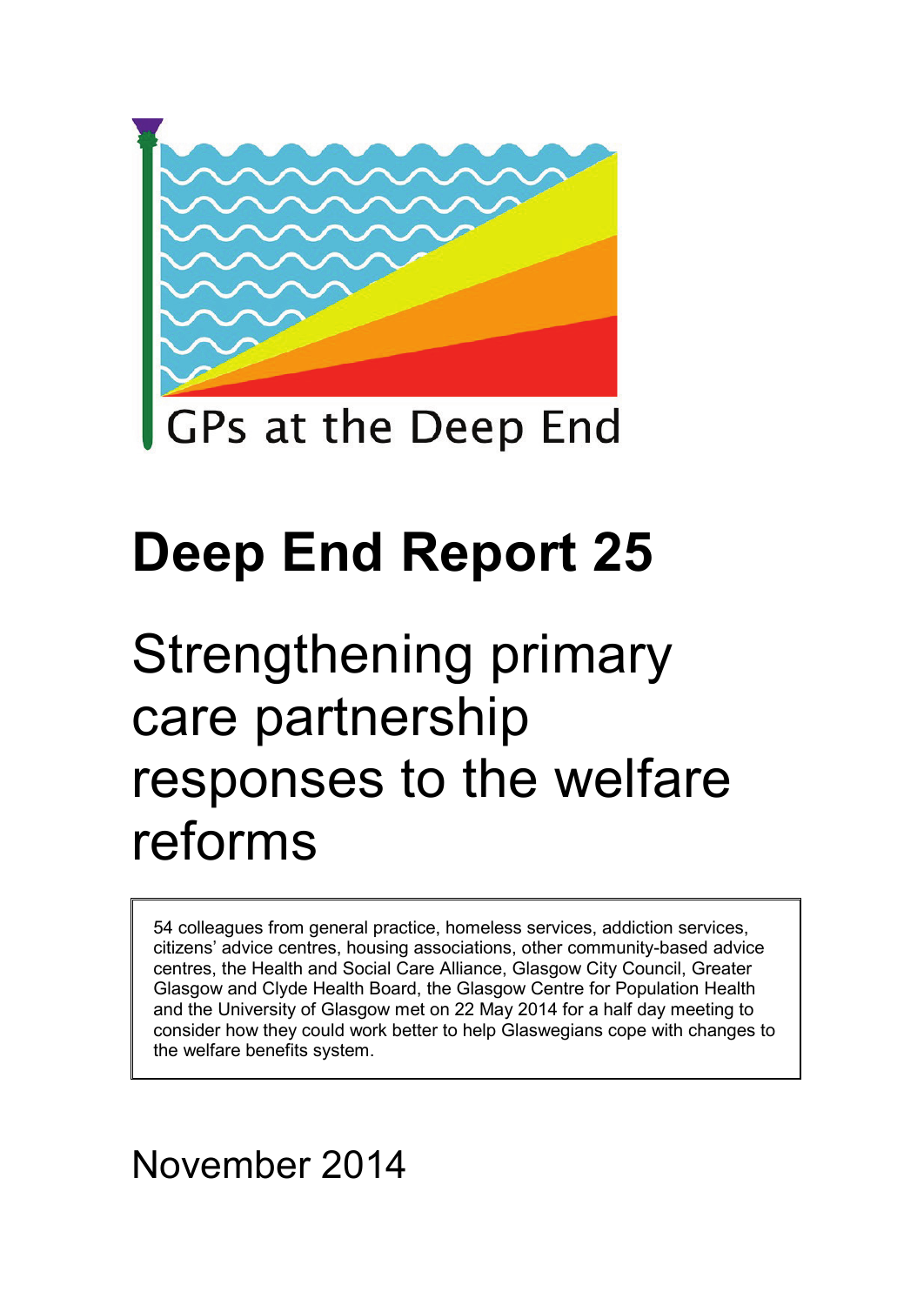**A meeting was held on 22 May 2014 involving general practitioners and other organisations, services, advice centres and groups in Glasgow, providing information, advice and support for people receiving or applying for welfare benefits. The main focus of this report is on how improved joint working with general practice could help welfare benefit applicants, recipients and appellants in Glasgow. It is not the purpose of the report to review other financial inclusion activities.**

# **SUMMARY**

- The Glasgow population is set to lose £259 million per annum as a result of ongoing changes to the welfare benefit system, the largest of any Scottish city and second only to Birmingham in the UK.
- The changes have caused much hardship, uncertainty and anxiety. More changes are in the pipeline.
- The Financial Inclusion Contract is a partnership between Glasgow City Council, NHS Greater Glasgow and Clyde and the Glasgow Housing Association, with combined annual funding of £4.3 million for the support of core advice agencies in the city.
- Services are contracted at three levels, providing information (Type 1 workers), general advice (Type 2 workers) and specialist advice (Type 3 workers), via a range of community-based and central locations.
- The Glasgow Advice and Information Network (GAIN) is a network of over 200 third sector and public sector organisations involved in financial inclusion. Less than 10% of referrals to GAIN advice services come from the NHS sources.
- General practices have regular contact with most patients. Routine and urgent contacts with GPs, practice nurses and receptionists can be used to signpost patients to advice centres. Many patients, especially those with mental health problems, including addictions, require additional help and support.
- General practitioners are often asked to provide supporting medical information for benefit applications and appeals, but are not necessarily well informed about changes to the benefits system or the availability of support services.
- Welfare Rights Officers need help from GPs in representing their clients, but GPs are busy, especially in very deprived areas, as a result of the inverse care law (which provides a flat distribution of the GP workforce in Scotland, irrespective of deprivation).
- Although benefit problems are concentrated in practices serving very deprived areas, no additional resources are provided to address the additional workload.
- There is very little slack in general practices serving very deprived areas. Initiatives need to be "time-neutral", or work saving. Work-generating initiatives are unlikely to be taken up.
- The role of general practice teams includes recognising patients with financial problems, signposting patients to advice centres, referring patients to advice centres and (via link workers) providing support for patients to access advice centres.
- Current referral data show that there is huge potential for general practices to increase their referrals to GAIN services.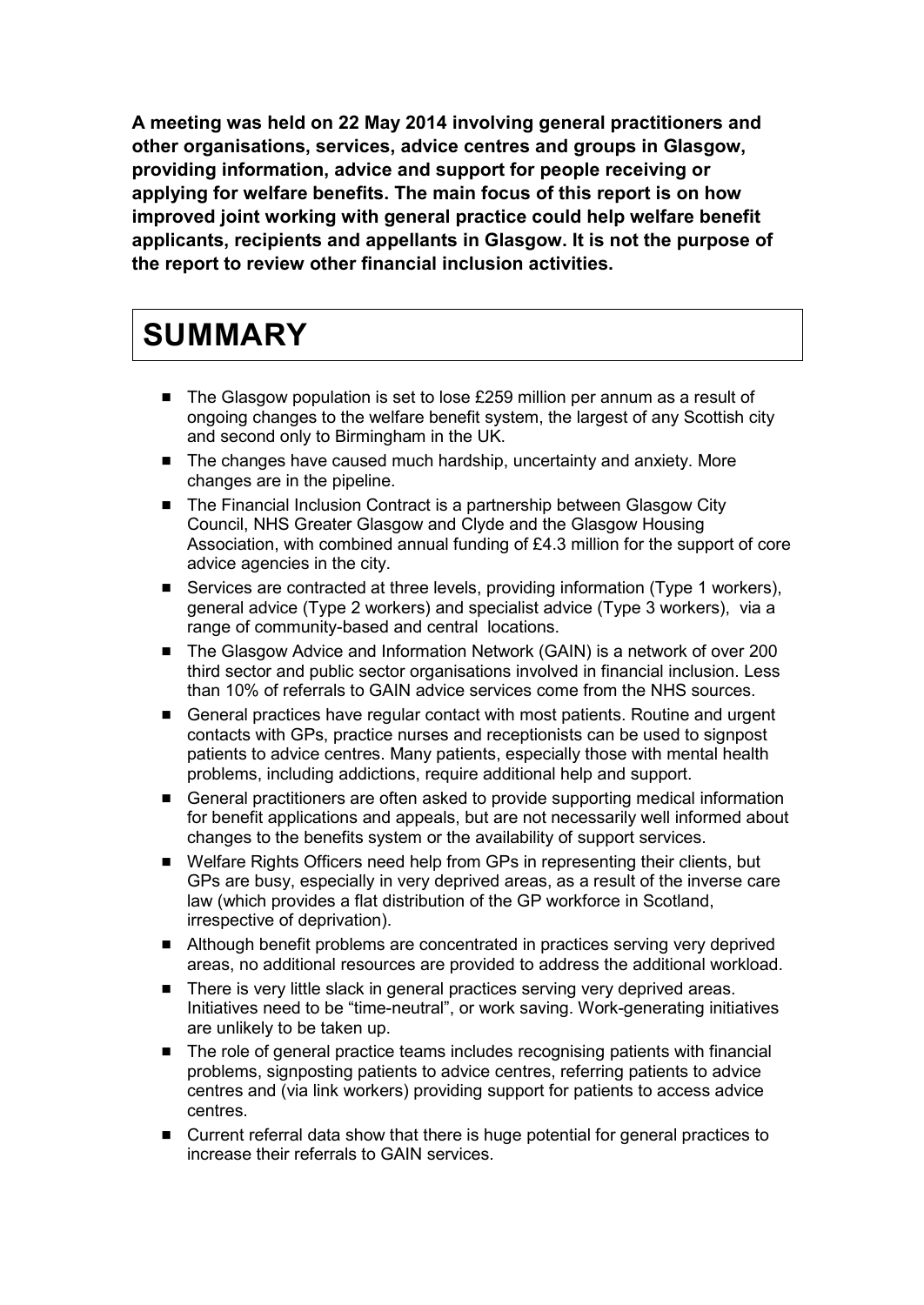- Many local systems for benefits advice and support (including general practices) consist of poorly connected parts, with little sense of joint ownership or shared learning.
- **Different advice agencies have had varying success in trying to work more** closely with general practices and health centres. "What works" needs to be understood and applied more widely.
- General practices would welcome reliable information on local advice services and authoritative briefings on changes to the benefit system e.g. the new PIP arrangements, ESA appeals, the roll out of Universal Credit and welfare sanctions which can precipitate families into crisis.
- Audit of referrals to GAIN services can identify areas where the provision and uptake of information could be increased.
- Much can be done centrally in terms of standardised information, referral forms, letter templates and IT development.
- **Local health fairs could help introduce potential local colleagues to each other.**
- **Practices could be briefed on imminent appeal hearings involving their patients,** to improve the content, timing and focus of the information they provide.
- NHS badging of local systems could help to establish that financial advice and support is a legitimate health care activity.
- There is a need to learn from experience (positive and negative significant events), including the experience of professionals and of services users, both to improve local systems and to inform lobbying at a higher level (e.g. via the Glasgow Poverty Leadership Panel).
- Educational activities, based on practical knowledge and experience of the welfare benefits system should be developed for GP training and protected learning activities for practice teams.
- A programme of initiatives in these areas could lead to more effective joint working between general practices and other agencies concerned with the experiences and outcomes of Glaswegians engaging with the welfare benefit system.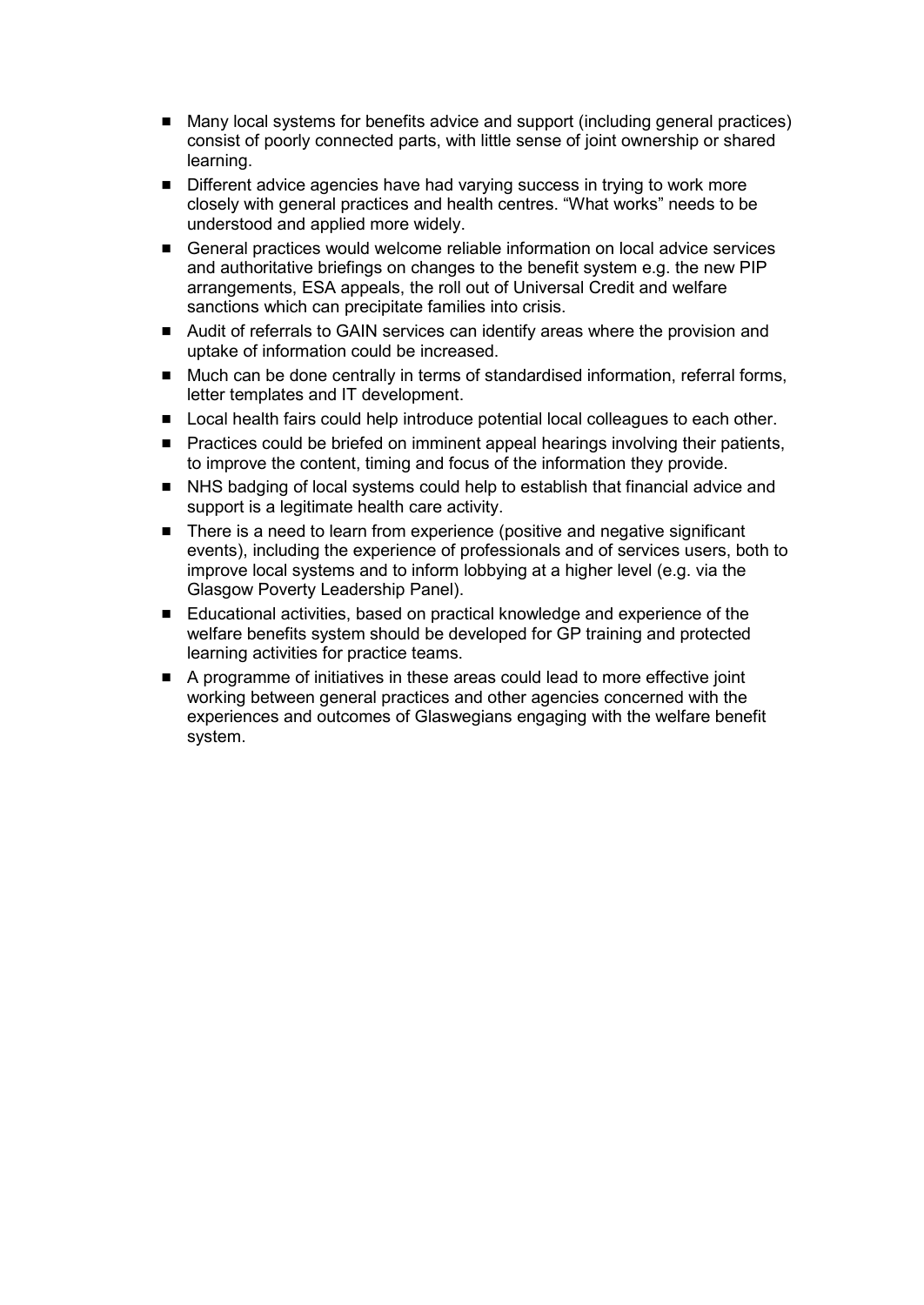# **CONTENTS**

| What practical tools are available and what do the local data suggest?2     |
|-----------------------------------------------------------------------------|
| What are the challenges facing primary care and advice services and what    |
|                                                                             |
|                                                                             |
| How can we strengthen current practices and address the identified gaps and |
|                                                                             |
| ANNEX A Deep End Summary 21 GP experience of welfare reform in very         |
|                                                                             |
|                                                                             |
|                                                                             |

General Practitioners at the Deep End" *work in 100 general practices, serving the most socio-economically deprived populations in Scotland. The activities of the group are supported by the Scottish Government Health Department, the Royal College of General Practitioners, and General Practice and Primary Care at the University of Glasgow.* 



#### *Deep End contacts*

John Budd *Lothian Deprivation Interest Group* [John.Budd@lothian.scot.nhs.uk](mailto:John.Budd@lothian.scot.nhs.uk) Mairi Russell *RCGP Scotland* [Mairi.Russell@rcgp.org.uk](mailto:Mairi.Russell@rcgp.org.uk)  Petra Sambale *Keppoch Medical Practice, Glasgow* [psambale@googlemail.com](mailto:psambale@googlemail.com) Graham Watt *University of Glasgow* [graham.watt@glasgow.ac.uk](mailto:gcmw1j@clinmed.gla.ac.uk)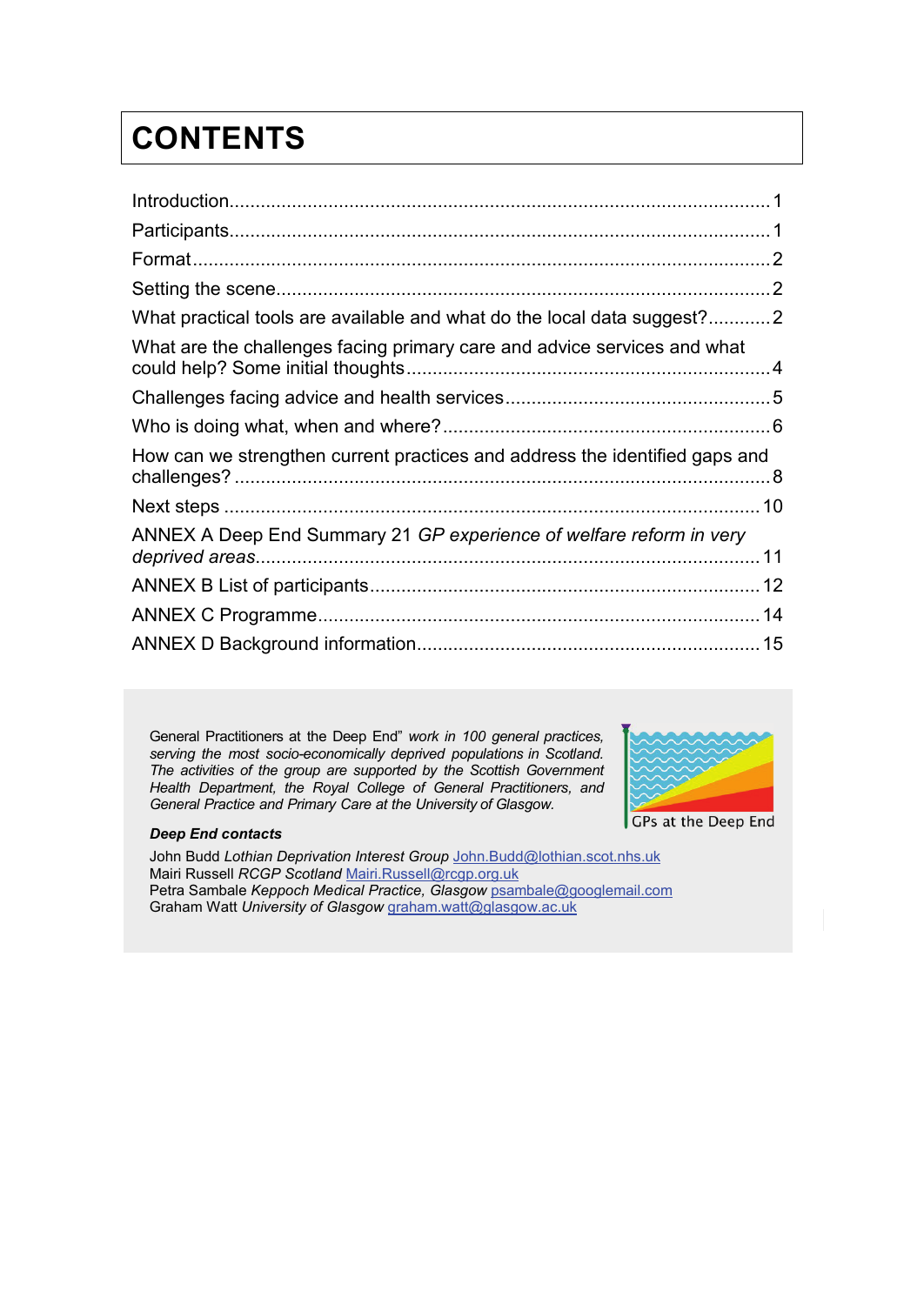# <span id="page-4-0"></span>**INTRODUCTION**

In October 2013, General Practitioners at the Deep End, serving the 100 most deprived populations in Scotland, including 76 in Glasgow City, produced a report "GP experience of welfare reform in very deprived areas" (Annex A). At the instigation of the Glasgow Poverty Leadership Panel [\(http://povertyleadershippanel.org.uk/\)](http://povertyleadershippanel.org.uk/), a meeting was held to bring together not only GPs but also all other organisations, services, advice centres and groups in Glasgow involved in providing information, advice and support for welfare benefit recipients.

The meeting shared experience and views and went on to consider what actions could be taken jointly in the short and medium terms to improve the spread, content, timeliness, delivery and quality of advice and support provided for people in Glasgow having to cope with welfare benefit changes.

# <span id="page-4-1"></span>**PARTICIPANTS**

54 people, mostly from Glasgow but some from Edinburgh, took part in the meeting (Annex B), from the following groups

| <b>General practice</b>                       | 13             |
|-----------------------------------------------|----------------|
| Health services for people who are homeless   | 2              |
| <b>Addiction services</b>                     | 3              |
| <b>Citizens' Advice Bureaux</b>               | 7              |
| <b>Department of Work and Pensions</b>        | 1              |
| <b>Housing associations</b>                   | 3              |
| Other community-based advice centres/group*   | $\overline{7}$ |
| <b>Greater Glasgow and Clyde Health Board</b> | 8              |
| <b>Glasgow City Council</b>                   | 3              |
| <b>Glasgow Centre for Population Health</b>   | 3              |
| <b>Health and Social Care Alliance</b>        | $\mathcal{P}$  |
| <b>University of Glasgow</b>                  | 2              |

**\*Money Matters, Glasgow Carers' Forum, Castlemilk Law Centre, Arndale Resource Centre, Carr Gomm, Greater Easterhouse Money Advice Project and Eastbank Conference and Training Centre**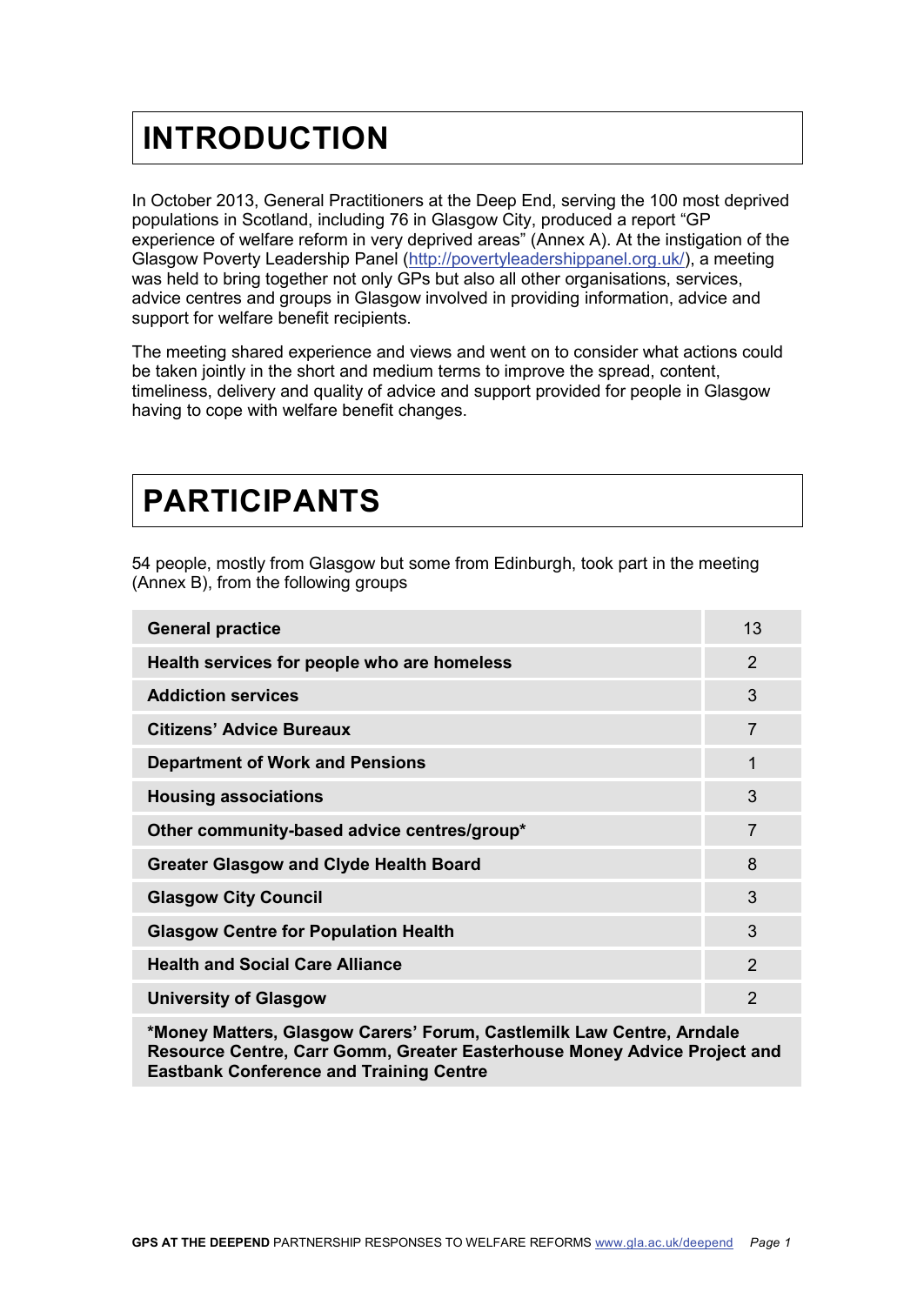# <span id="page-5-0"></span>**FORMAT**

After brief introductory presentations, the meeting broke into small multidisciplinary groups to share experience and views of current problems (Annex C). A note was taken of each discussion. After a brief plenary feedback session, the groups reconvened to consider actions to address the problems. After a final plenary session and the end of the meeting, 20 participants stayed on for a further session to consider next steps.

# <span id="page-5-1"></span>**SETTING THE SCENE**

#### **Linda De Caestecker**

*Director of Public Health*

The Glasgow Poverty Leadership Panel (PLP) was established by Glasgow City Council to develop a collective, civic approach to the problem of poverty in the city. Following the example of the Poverty Truth Commission, the PLP engages both with people affected by poverty and people employed to mitigate its effects.

The six areas being addressed by the PLP are:

- Attitudes towards poverty
- Children and families
- Credit and debt problems
- **Nelfare reform**
- Work and worth
- To involve people with direct experience of poverty

The panel aims to identify actions which can be taken at a city level, by Glasgow City Council and its partner agencies, and locally, by professionals providing services and by people living in the city.

### <span id="page-5-2"></span>**WHAT PRACTICAL TOOLS ARE AVAILABLE AND WHAT DO THE LOCAL DATA SUGGEST?**

#### **James Egan**

*Glasgow Centre for Population Health*

The Glasgow population is set to lose £259 million per annum as a result of ongoing changes to the welfare benefit system, the largest amount of any Scottish city (Annex D), and second only to Birmingham in the UK.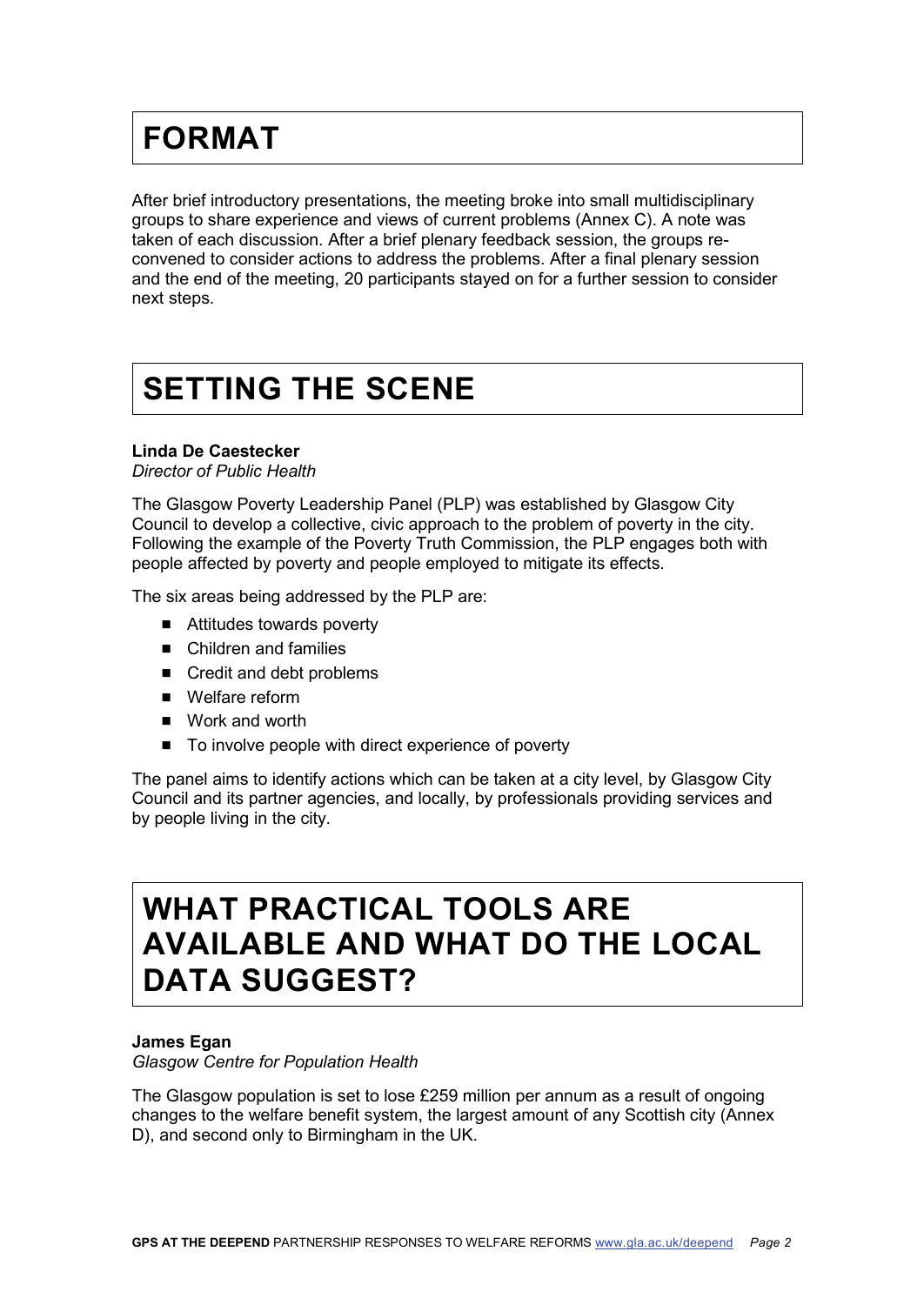In August 2013, there were 41,280 people in receipt of Employment Support Allowance in Glasgow City with 38% in the support group and 37% in the work-related group potentially facing tougher work-related conditions.

In 2013, over 77,000 Scots accessed food banks provide by the Trussell Trust and similar organisations

Between 2003 and 2013, the number of jobseeker sanctions across Glasgow, Lanarkshire and East Dunbartonshire tripled from around 10,000 to 30,000.

These benefit changes provide a partial view of poverty in the city, and take no account of "in work poverty".

The Glasgow Advice & Information Network (GAIN) is a network of over 200 third sector and public sector organisations involved in financial inclusion.

GAIN includes voluntary organisations, citizen's advice bureaux, legal, housing and independent money advice agencies, credit unions, job centres, libraries, housing providers and food banks as well as relevant public sector departments and services.

Any not-for-profit organisation involved in tackling poverty and supporting improved financial inclusion can join GAIN, which has two primary roles: to support access to free, confidential and impartial advice to people who live or work in Glasgow; and, to support, train and enable services to work together sharing information and delivering joint activities.

The Financial Inclusion Information and Advice Service contract (2012-2015) - also known as the FI Contract - is an important vehicle for funding core advice agencies in Glasgow.

The FI Contract is a partnership between Glasgow City Council, NHS Greater Glasgow and Clyde and Glasgow Housing Association with combined annual funding of around £4.3 million. It is managed by the GCC Financial Services Financial Inclusion Team. Current contracts run from 2012-15.

Services are contracted at three levels : Type 1 workers provides information via leaflets or details of casework services; Type 2 advisors are usually generalists across a range of topics (form filling, benefits checks, housing applications etc), deployed across a range of community settings; Type 3 advisors are usually specialists in their field (benefit appeals representatives, formal debt management, housing representation etc), based in central offices.

The job titles "welfare rights officer" and "money advisor" are ambiguous, as currently used, and can apply to either Type 3 or Type 2 activities.

For community-based access points (Type 2), sixteen agencies are contracted to deliver services from 20 main locations and provide outreach at over 100 community based locations.

Around 85 (whole-time equivalent) frontline advisers and lawyers, supported by volunteers, offer assistance in welfare benefits, money advice, financial capability, housing problems, employment issues and legal advice.

Twelve of these advisers operate in health settings and 11 within local housing offices

Specialist services provide targeted support at a range of locations, such as Glasgow Sheriff Court, homelessness services, schools and Yorkhill Hospital.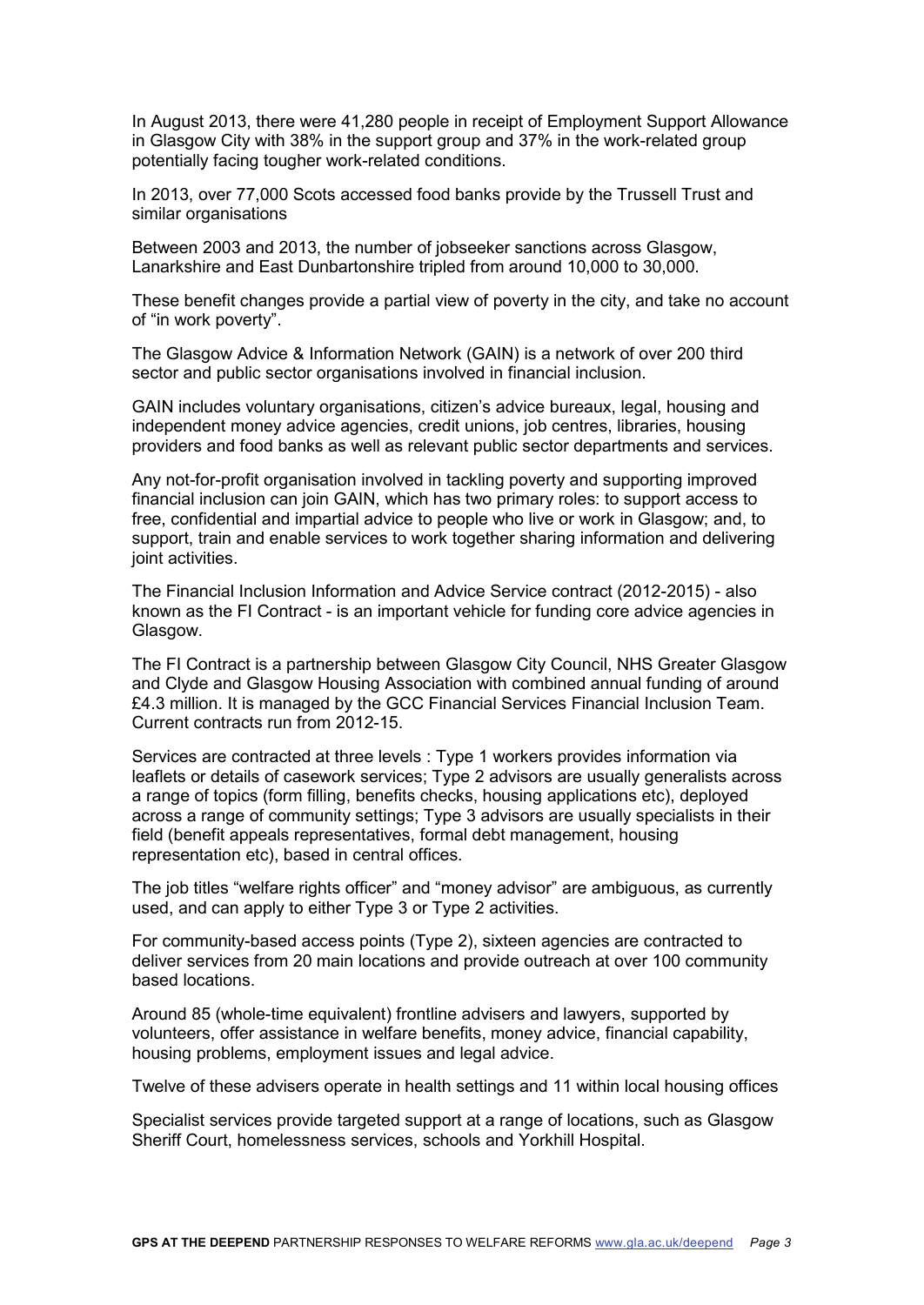During the two years of 2013 and 2014, over 70,000 interventions by FI-contracted services generated £125.3 million of financial outcomes in the city.

The FI Contract is delivered through a formal procurement process with two consortia of agencies responsible for managing sub-contracted services.

There are plans to move towards a more partnership-based model at the end of the current contract.

29,714 people accessed GAIN advice services in Glasgow City in 2013-14, of whom 2,613 (9%) were referred via NHS-funded services.

The top NHS referral sources were Health Visitors (867), general practitioners (373) and practice nurses (356).

GPs were the main referrers in the south of the city while practice nurses were the main referrers in the north-west.

Midwifery and alcohol and addiction services are underexploited sources of referral.

Referral needs to be distinguished from "signposting", and implies additional support for people who need it.

The third sector is an important provider of services, at lower cost than statutory services, but lacks security, as a result of competitive tendering for short term contracts.

### <span id="page-7-0"></span>**WHAT ARE THE CHALLENGES FACING PRIMARY CARE AND ADVICE SERVICES AND WHAT COULD HELP?** SOME INITIAL THOUGHTS

#### **Raymond Orr**

*General Practitioner, Glenmill Medical Centre*

Welfare Rights Officers need help from GPs, in representing their clients, but GPs are busy, especially in very deprived areas, as a result of the inverse care law (which provides a flat distribution of the GP workforce in Scotland, irrespective of deprivation).

Although benefit problems are concentrated in practices serving very deprived areas, no additional resources are provided to address the additional workload.

The advice from the Local Medical Committee (i.e. the BMA) is that GPs should not carry out work which is not contracted

The Scottish Government also advises that advice and support for benefit problems should be sought from other sources than general practice.

All these positions have their reasons and justifications.

Solutions need to be found, despite the intransigence, but must make it easy for GPs to be involved. "Solutions" involving substantial extra work are unlikely to be adopted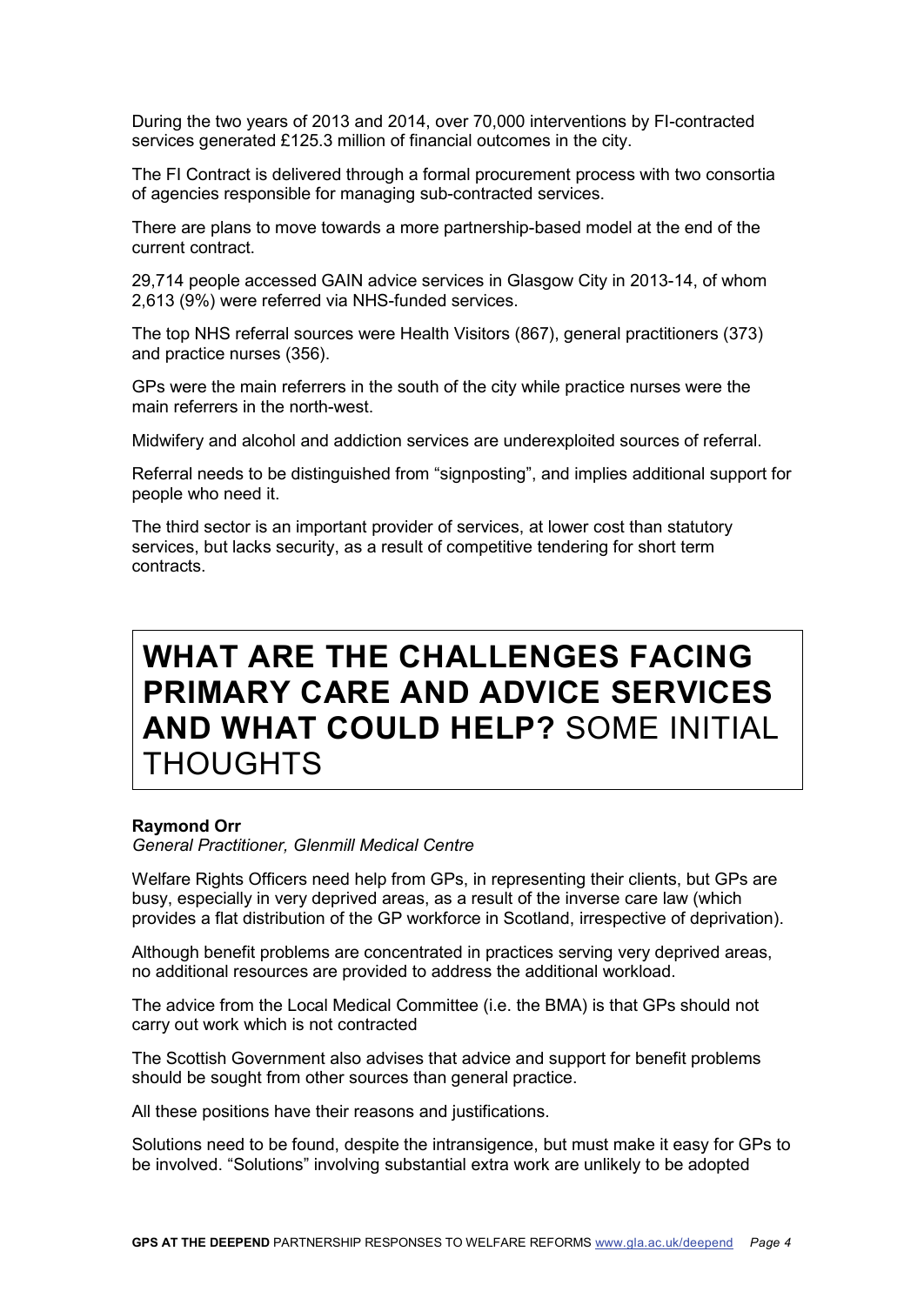There is work to do in developing IT solutions which allow GPs to provide relevant information with minimal effort.

### <span id="page-8-0"></span>**CHALLENGES FACING ADVICE AND HEALTH SERVICES**

#### **Robert Hinds**

*Welfare Rights Officer, Social Work Services*

The challenges are going to get greater in the near future as a result of changes to tax credits, more difficult appeal procedures and the benefits cap.

37,000 Glaswegians will be affected by the change from Disability Living Allowance (DLA) to Personal Independence Payments (PIP).

Current DLA recipients need to know that when invited for re-assessment, they must attend or will lose not only their DLA but other benefits too.

Vulnerable people will need to be identified and supported as early as possible to ensure they do not fall out of the system

A large number of appeals has been generated, in relation to the DLA/PIP changes, with over 80% pending, as a result of delays in re-assessment. This was likened as a "dam waiting to burst" as the system catches up and generates cases with negative decisions requiring support.

A similar blockage has arisen in relation to appeals on Work Capability Assessments (WCA) for Employment Support Allowance (ESA), with implications for numbers requiring support.

Sanctions are currently the biggest problem, with Glasgow having the largest number of adverse Job Seekers Allowance (JSA) decisions (12,500), compared with Edinburgh (5,500) and Dundee (3,500).

Glasgow has the highest proportion of adverse JSA decisions (61% of claims), but this varies across the city from 70% in Laurieston to 50% in Parkhead.

Sanctions leave unsuccessful claimants with no income. The new sanctions arrangements from October 2012 involve three sanctions levels. The lower sanction can result in a 4 week penalty for a first failure, then 13 weeks for second and third failures. Although qualifying for hardship funding, applications for this still have to be made. Food banks are often the only recourse.

Universal credit will combine most benefits in a single monthly payment to be paid to one person, with unknown consequences for partners with abusive relationships and for budgeting, with possible effects on temporary credit worthiness, pay day loans and rent arrears.

All parts of the system, including claimants and services, are going to be under increased pressure - the sooner that problems are identified and helped, the better.

Evictions, involving expensive use of social work, health education and housing services after the event, need to be prevented.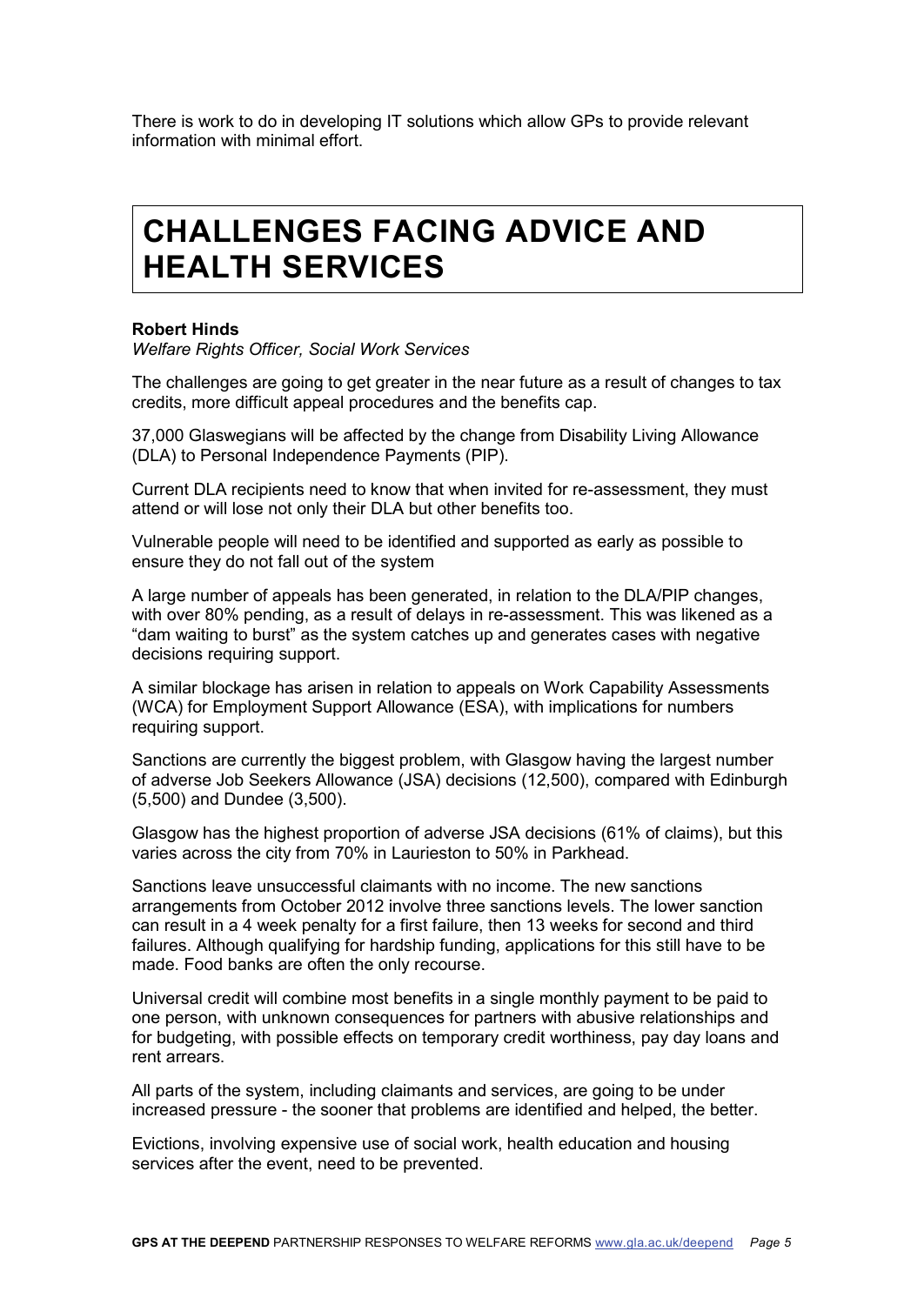# <span id="page-9-0"></span>**WHO IS DOING WHAT, WHEN AND WHERE?**

#### *Based on notes from six discussion groups*

The impact of welfare reform varies geographically across the city, mainly according to the pattern of socio-economic deprivation. While all general practices have some patients who are affected, the work is concentrated in Deep End practices, where 44- 88% of patients have postcodes in the 15% most deprived Scottish data zones.

These practices form the majority of practices in the North and East of the City, about 50% of practices in the South West, and smaller proportions in the West and South-East. A GP said that two patients in every surgery (of 12-15 patients) involve issues of poverty, sanctions and welfare reform, taking time away from the management of medical conditions.

Accessing the welfare benefit system was considered to be complicated and slow, especially for people without the knowledge, skills and confidence to engage with bureaucracy. Lengthy forms take time to complete and there can be long delays between stages of the application and appeal processes. In general, health and other professionals do not have time to spend on lengthy form filling. Patients may need support to cope with the process of waiting. It was said that suicide rates are lower if people are supported.

Current referral data show that there is huge potential for general practices to increase their referrals to GAIN services. While financial problems may not be a patient's presenting complaint, they are often an underlying component of a patient's problems. GPs may be more confident in raising such issues if they are also knowledgeable and confident about the availability, accessibility and usefulness of local advice service, based on feedback on what has happened to referred patients.

Where advice services lack capacity to receive large numbers of referrals, there is a need to highlight the types of cases where referral is most needed.

Contractually, GPs are obliged to provide information in support of initial claims, but this is usually confined to medical diagnoses. GPs tend not to know the practical implications of diagnoses on patients' daily lives, especially when patients may minimise their disabilities. Often, GPs are aware of relevant mental health issues, complicating the effects of physical conditions, but DWP assessment criteria focus on the latter, rather than the former.

The British Medical Association advises that GPs should not provide detailed medical reports for benefits purposes, such as appeal letters (because it is additional work to the GP contract and is not paid for). Some practices follow this advice but it is difficult for GPs in very deprived areas to ignore the needs of their patients. Some practices charge for such letters (for example, if the request comes from a legal firm) but most do not. The time for writing such reports comes at the end of a working day, outside consulting hours. The work is concentrated in Deep End practices.

General practices have contact with most patients during a year, and virtually all patients over several years. Routine and urgent contacts with GPs, practice nurses and receptionists can be used to signpost patients to advice centres. Such advice is sufficient for some people, but many, especially those with mental health problems, including addictions, require additional help and support.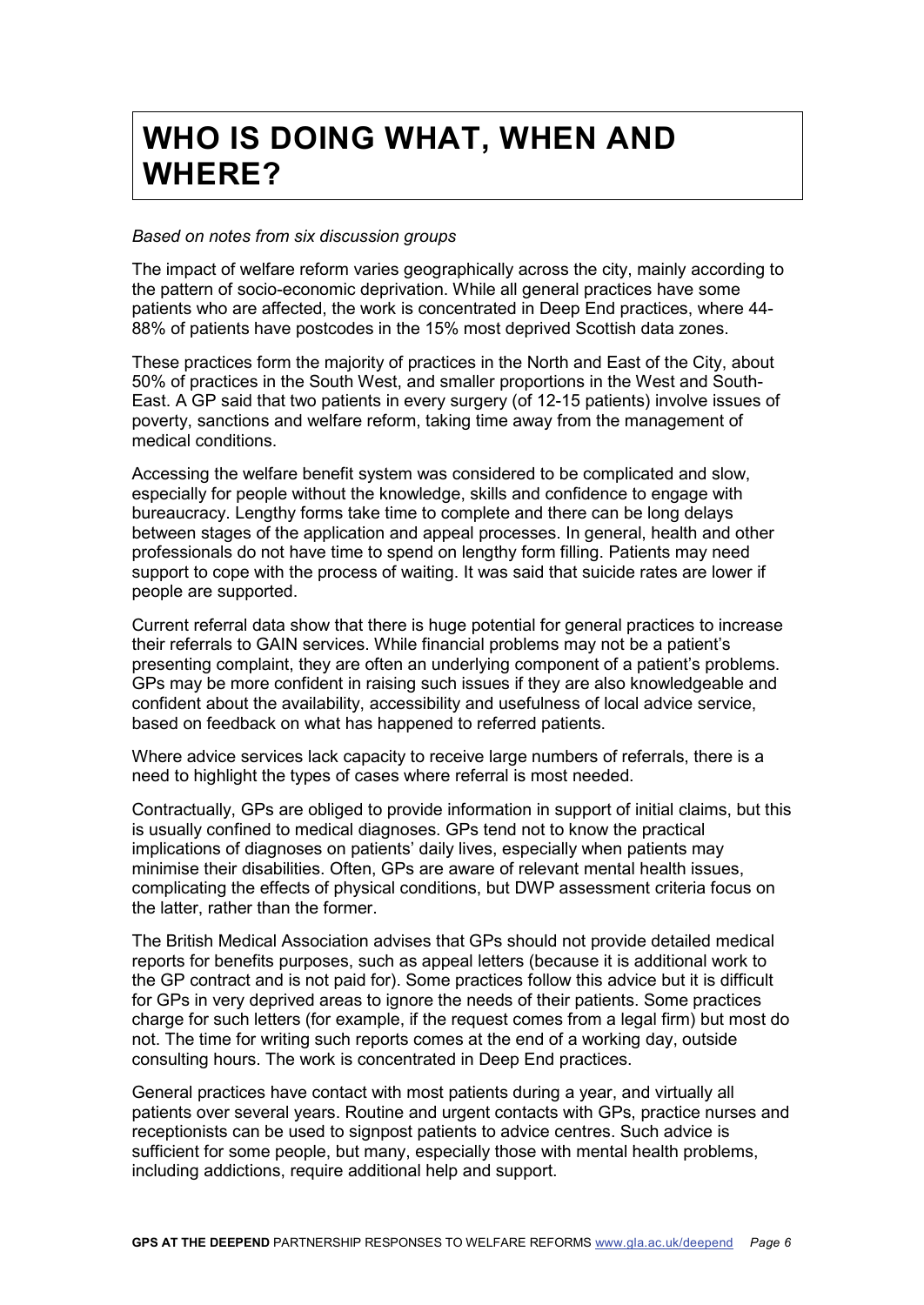The Keep Well programme not only systematically screened practice populations for cardiovascular risks, but also took a note of where benefits advice might be helpful and had direct local links to colleagues who could provide such advice. The planned withdrawal of the Keep Well programme may remove this valued resource.

The Link Worker Project [\(http://www.alliance-scotland.org.uk/what-we-](http://www.alliance-scotland.org.uk/what-we-do/projects/linksworkerprogramme/)

[do/projects/linksworkerprogramme/\)](http://www.alliance-scotland.org.uk/what-we-do/projects/linksworkerprogramme/) involves seven general practices in Glasgow which have been given a full-time community links practitioner in order to develop and use links with community resources for health, including welfare and money advice centres, and to help patients who need help and support to access such resources. Many people need face to face contact if they are to engage with the system.

The independent nature of general practices, and the lack of links between practices to share views and experience, can result in substantial variation between practices in how they address similar problems. GPs are not necessarily well informed about changes to the welfare system and would value briefings, for example, on the new PIP arrangements and welfare sanctions, which can precipitate families into crisis.

A variety of advice services are available, including via the NHS, advice agencies and Housing Associations, which provide demand-led services. Audit of referrals show that the NHS accounts for only about 10% of referrals, with considerable variability between potential sources of NHS referrals (health visitors referring more people than GPs). Audits of referral rates by general practice are not currently possible.

Consistent NHS branding of advice services (using the NHS logo) was thought to be encouraging for patients and a way of highlighting the connected nature of different parts of local systems services.

The different agencies have had varying success in trying to work more closely with general practices and health centres. Some CABx have used Lottery funding to employ community information workers and Scottish Legal Aid Board (SLAB) funding to employ dedicated appeals workers.

It was suggested that "every practice should have access to a welfare rights officer", but it was not known whether and how this might be achieved.

Health Improvement Teams within the Glasgow City CHP have played a longstanding role in developing links between health care and welfare advice across the city. Recently, they were an important catalyst in supporting the referral role of Health Visitors during the establishment and subsequent development of the Healthier, Wealthier Children child poverty project.

With many current developments in primary care, such as the Link Workers Project, the Govan Integrated Care Initiative, GGC's 17c GP contract initiative, and the development of integrated care nationally, there are opportunities for welfare rights and advice to be incorporated as part of local health systems.

The GAIN Directory (Glasgow Advice & Information Network) provides useful information on available services, but is probably not being accessed as much as it should. In general, there is a constant challenge in keeping information up to date, keeping messages simple, shortening communication times and ensuring prompt responses by the system.

Looking ahead, there is uncertainty and anxiety about the roll out of Universal Credit – who will receive the monthly payments, will there be an increased problem of debt, rent arrears and pay-day loans?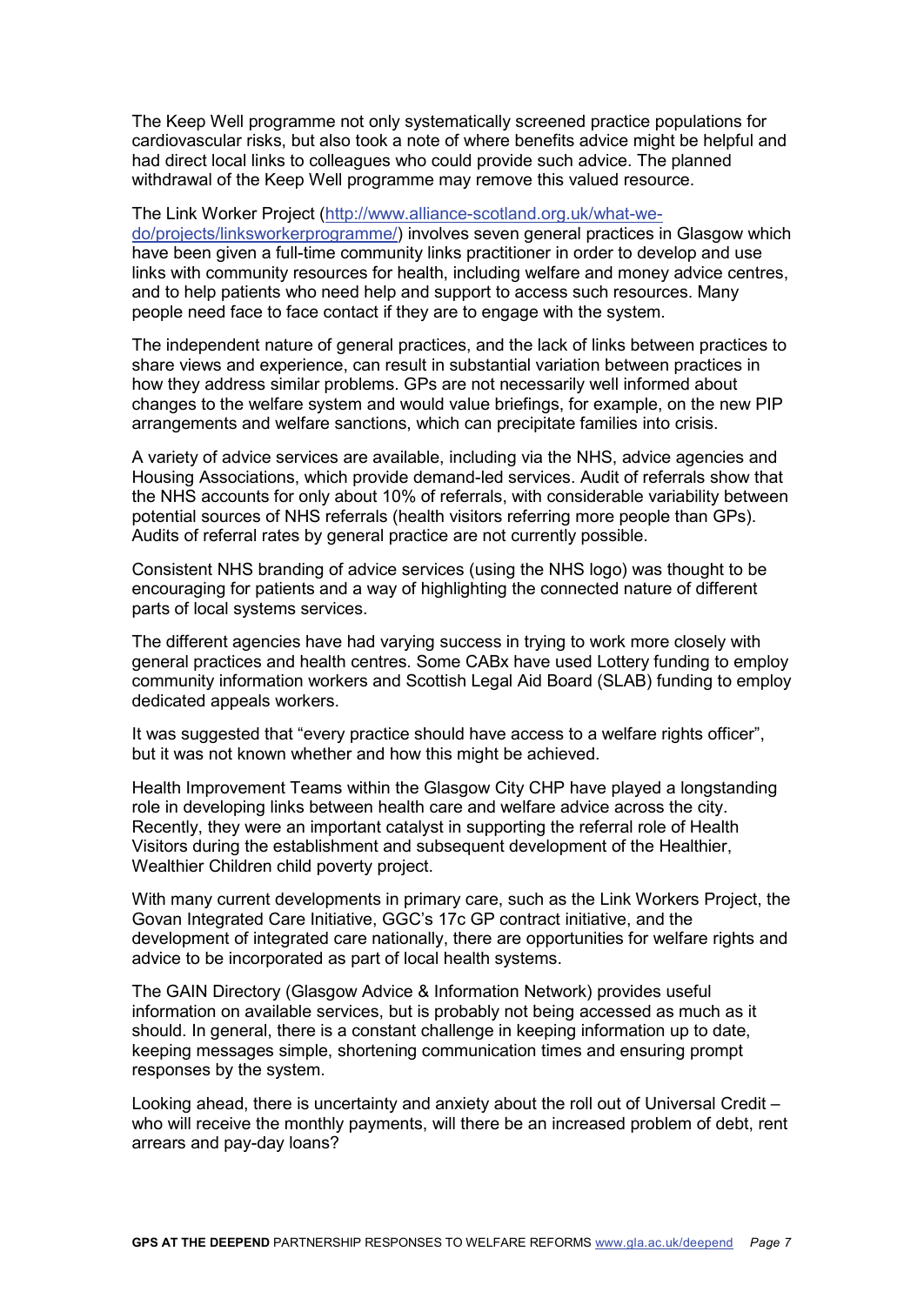### <span id="page-11-0"></span>**HOW CAN WE STRENGTHEN CURRENT PRACTICES AND ADDRESS THE IDENTIFIED GAPS AND CHALLENGES?**

#### *Based on notes from six discussion groups*

Current welfare benefit changes are causing much hardship, uncertainty and anxiety. More changes are in the pipeline.

Having gathered all of the main Glasgow groups involved in providing advice and support for current and future welfare benefit recipients, there is an opportunity to share experience and views, from Glasgow and elsewhere, on such issues as ESA appeals, benefit sanctions, the new PIP arrangements and the roll out of Universal Credit.

While one outcome of such sharing may be collective lobbying to try to change the system (e.g. via the Glasgow City Poverty Leadership Panel), the immediate priority is to apply what is known and what has been learned to the provision of pertinent, timely and effective advice and support for Glaswegians engaging with the benefit system, to reduce and not compound their difficulties.

The Financial Inclusion Contract provides an obvious mechanism for considering and developing advice and support services as a city-wide system.

A large amount of relevant information is already available through the Glasgow Advice and Information Network (GAIN), concerning services which are available at a variety of locations including Job Centres, fixed and outreach advice centres, shopping centres, pharmacies and Jobs & Business Glasgow, an arms length organisation that aims to deliver economic development activity on behalf of Glasgow City Council. Ongoing tasks for GAIN are to keep its information up to date, easily accessible and widely known.

General practices have variable contact and experience of the benefits advice system, but could play a larger role, based on their regular contact and existing relationships with the majority of Glaswegians engaging with the benefits system. Perhaps their most important role lies in helping patients who are having difficulties with the system as a result of mental health or other problems.

This work is complicated, however, by being concentrated in general practices serving very deprived areas, with heavy burdens of need, a lack of resource (including consultation time) and poor links to other services. Additional work providing help for benefits claimants competes with many other demands on practice time. It follows that any changes to improve the system must either be appropriately resourced, or designed to minimise workload implications for the practice.

General practitioners need ready access to key information concerning particular welfare benefits, including who can provide advice and support locally and the situations in which GPs can make an important contribution. They need leaflets and sticky labels with key information which can be handed to patients, and the appropriate referral forms for other services. Practice information systems need adaptations which can flag and follow process. Template letters could be provided for specific purposes (following their successful development and use in Edinburgh). Practitioners would welcome advice on the type and content of communications which most likely to be effective in supporting appeals.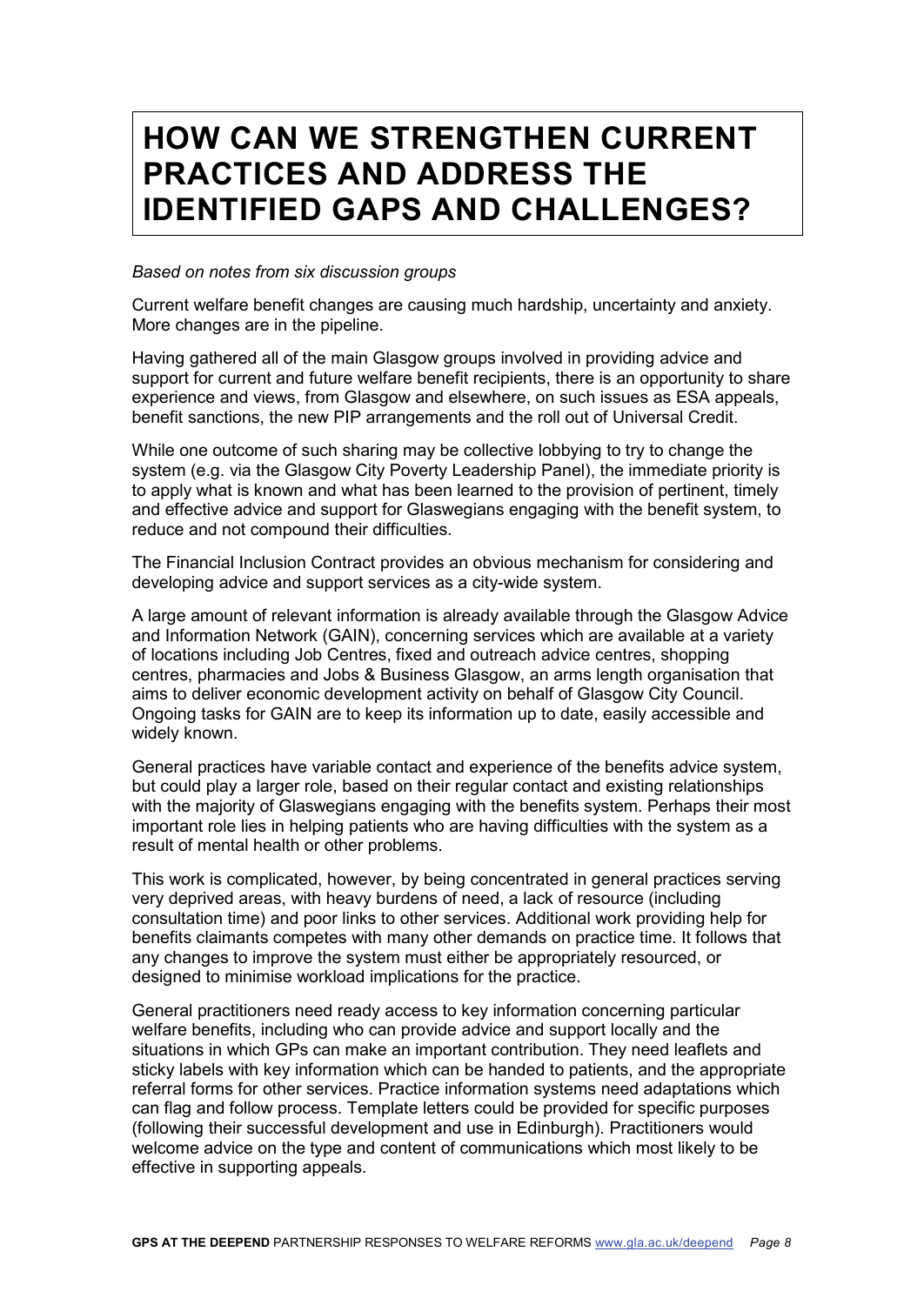In the Link Workers project, seven general practices have full-time community links practitioners whose role is to identify and facilitate links between the practices and community resources for health, including financial advice, and to help vulnerable patients to make use of these links.

It remains to be seen whether link workers become a definitive model, or a prototype for other ways of carrying out their tasks, such as the use of health care assistants. Most practices do not have link workers.

A consistent message from the Deep End Project has been that in very deprived areas, referral routes from general practices to other services must be short, quick and familiar, if referrals are to take place. Confidence and trust are easier to build when the referral is to an individual whose name and contact details are known and with whom there has been a succession of successful referrals, complemented by shared experience and learning.

Referral pathways might be simplified. For example, it was said that referrals via Sky Gateway are not compatible with the Money Advice Service referral form.

The Department of Work and Pensions (DWP) is an important potential local partner. When there is substantial local knowledge of systems not working, the PLP is in a strong position to lobby the DWP locally and nationally.

It is important to learn from examples where advice and support information and services have been located within general practices or health centres.

Systems are unlikely to improve, in terms of coverage and efficiency, if there is not a parallel information system to record and audit activity. The ability to "measure omission" (i.e. what has not been done, who has not been included) is a key step forward from simply recording activity. For example:

- What is the "fit" of the current geographical distribution of advice centres in relation to the geographical distribution of Deep End practices?
- What is known about the number and case-mix of referrals to advice centres from general practices? Can routine information be enhanced to provide such data?
- What is known about the outcome of referrals to advice centres in terms of uptake, process and outcome?

Practices vary in the extent to which they are ready to take on an enhanced role. Progress is more likely to occur via pioneering and then "early adopting" and "late adopting" practices, ironing out teething problems and establishing new norms, than by blanket exhortation. Protected time is needed to share and learn from experience. It needs to be established that helping patients with benefit issues is a legitimate and important part of holistic care. Embedding in GP training is important for younger GPs who will be the next generation of practitioners in deprived areas.

Although Deep End practices have the highest concentrations of patients living in very deprived areas, where benefit problems are most prevalent, most patients living in very deprived areas are not registered with Deep End practices (i.e. they are registered in the much larger number of practices with a broader social mix). It follows that much of the learning in Deep End practices needs to be rolled out to other practices, which are often nearby geographically.

Although there is substantial capacity within the system, which could be increased by more effective joint working, it is not known what are the limits of current capacity, nor how current capacity would be best used.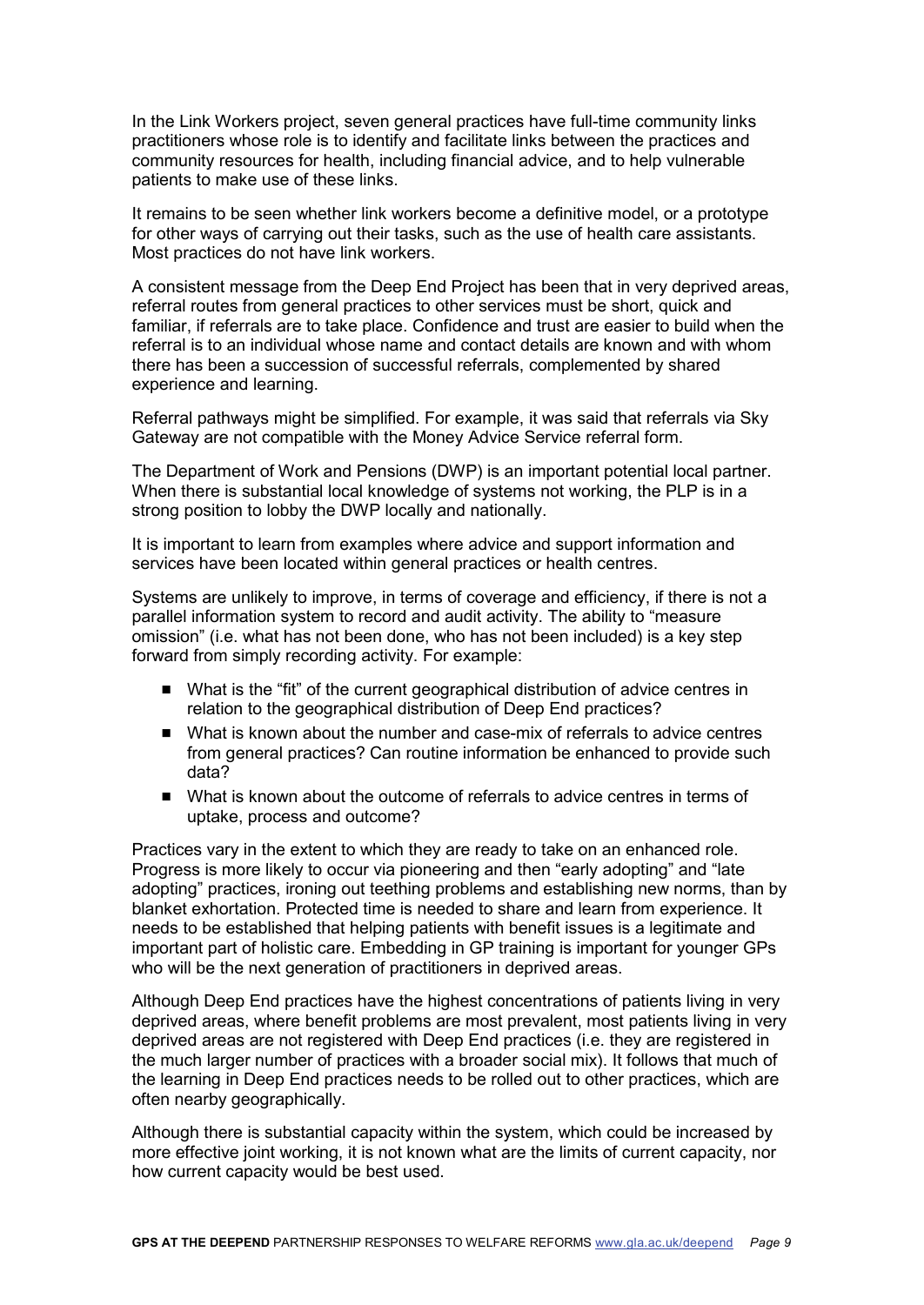# <span id="page-13-0"></span>**NEXT STEPS**

Many local systems for benefits advice and support (including general practices), consist of poorly connected parts, with little sense of joint ownership or shared learning.

It would be helpful to have descriptions of successful local systems, including their essential ingredients, as a guide for the strengthening systems elsewhere. What is the best balance between simple signposting, referral and supported referral?

Much can be done centrally, in terms of standardised information, referral forms, letter templates (a resource pack for practices), IT development etc, and rolled out locally, but local systems depend on relationships and circumstances.

Local systems should be branded with the NHS logo, encouraging patients, legitimising financial advice as a NHS activity and linking the components of local systems.

The role of general practices includes recognising patients with financial problems, signposting patients to advice services, referring patients to advice centres and (via link workers) providing support for patients to access advice centres. The best balance of such activities can only be determined locally.

Practitioners can be very effective in providing information for appeals, especially if briefed about the type of information that would be most helpful in particular cases.

The important first step is always engagement. Local health fairs, using the "speed dating" model may help to introduce potential colleagues to each other. In Glasgow South, a money advice centre offered to give a presentation to the local GP committee.

The Link Workers project may provide useful information on the development and use of enhanced links between general practices and local advice services.

There is also a need to learn from examples of Welfare Rights Officers based in or near general practices. What characterises a successful and productive placement?

The potential for learning from audit, measuring not only activity (based on numerators) but also gaps in delivery (based on denominators) should be explored, for different pathways (ESA, JSA, PIP, appeals, sanctions etc), to assess the strengths and weaknesses of currently available data.

Is it possible to define a minimum data set for monitoring the advice and support system? What are the yardsticks (e.g. coverage, speed, outcomes) by which the quality of city wide and local systems can be assessed?

There is a need to learn from experience (positive and negative significant events), including the experience of professionals and of service users, and to share such learning throughout the system.

Collated experience should be fed back throughout the system and used for lobbying locally and nationally.

A public information campaign is needed, so that there is civic understanding and support for the programme.

Questions for further discussion include:

■ Is there a need to target resources to areas of greatest need (for example, by attaching welfare benefit advisors to single general practices or clusters of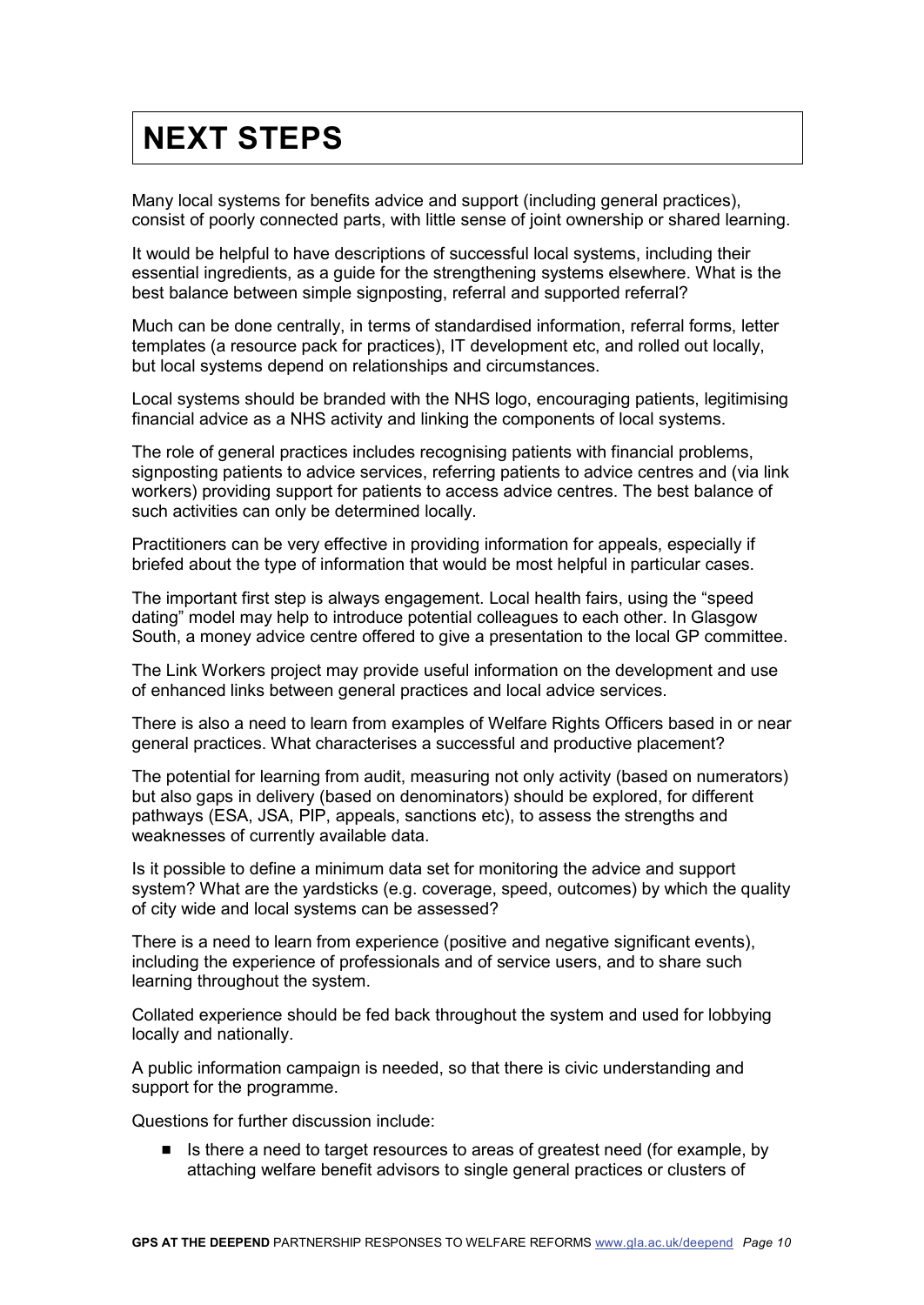practices), in which case what types of needs/patients are the most important to address (e.g. those with mental health problems)?

- In what ways could advice centres be more helpful to general practices, and vice versa?
- What can be learned from the experience of link workers in terms of identifying, accessing and making better use of advice centres, including the types of patient in most need of support in order to access and use advice?
- What support could be provided for general practices, and advice centres, to collaborate in the provision of effective support letters for benefit claims and for appeals?

The development of improved joint working between general practices and the welfare advice system should begin with volunteer practices (pioneers and early adopters) before being rolled out to all practices.

Educational activities, based on practical knowledge and experience of the welfare benefits system should be developed for GP training and protected learning activities for practice teams.

# <span id="page-14-1"></span><span id="page-14-0"></span>**ANNEX A** DEEP END SUMMARY 21 GP experience of welfare reform in very deprived areas

**In March 2012, GPs at the Deep End produced a report on "GP experience of the impact of austerity on patients and general practices in very deprived areas". Eighteen months on, Deep End practices are seeing increasing problems associated with the welfare reforms. This short report provides a follow-up to last year's report, and comes at a time when GPs across the UK are receiving criticism for their role in the welfare process.**

- Changes to welfare have both intended and unintended consequences, which need to be measured and reflected upon, otherwise they may result in great damage.
- We remain concerned that, in its entirety, the welfare reform programme will be detrimental to the lives and well-being of the poorest in society.
- The Welfare Reform Act (2007) removed Incapacity Benefit (IB) and the Personal Capability Assessment (PCA) and replaced them with Employment Support Allowance (ESA) and the Work Capability Assessment (WCA).
- The entire ESA application process is too long and complicated. Many people, but particularly those with mental health problems, addictions, and cognitive impairment, find the process of form-filling, assessment, rejection, then the appeals process, punctuated by meetings with welfare officers, lawyers and the need for further medical evidence, to be confusing and demanding to navigate and, ultimately, damaging to their health.
- Requests for medical information and support fall most heavily on general practices serving very deprived areas, in which the numbers of such requests are concentrated. This places additional demands on an already overloaded system and compromises the time available for other aspects of medical care.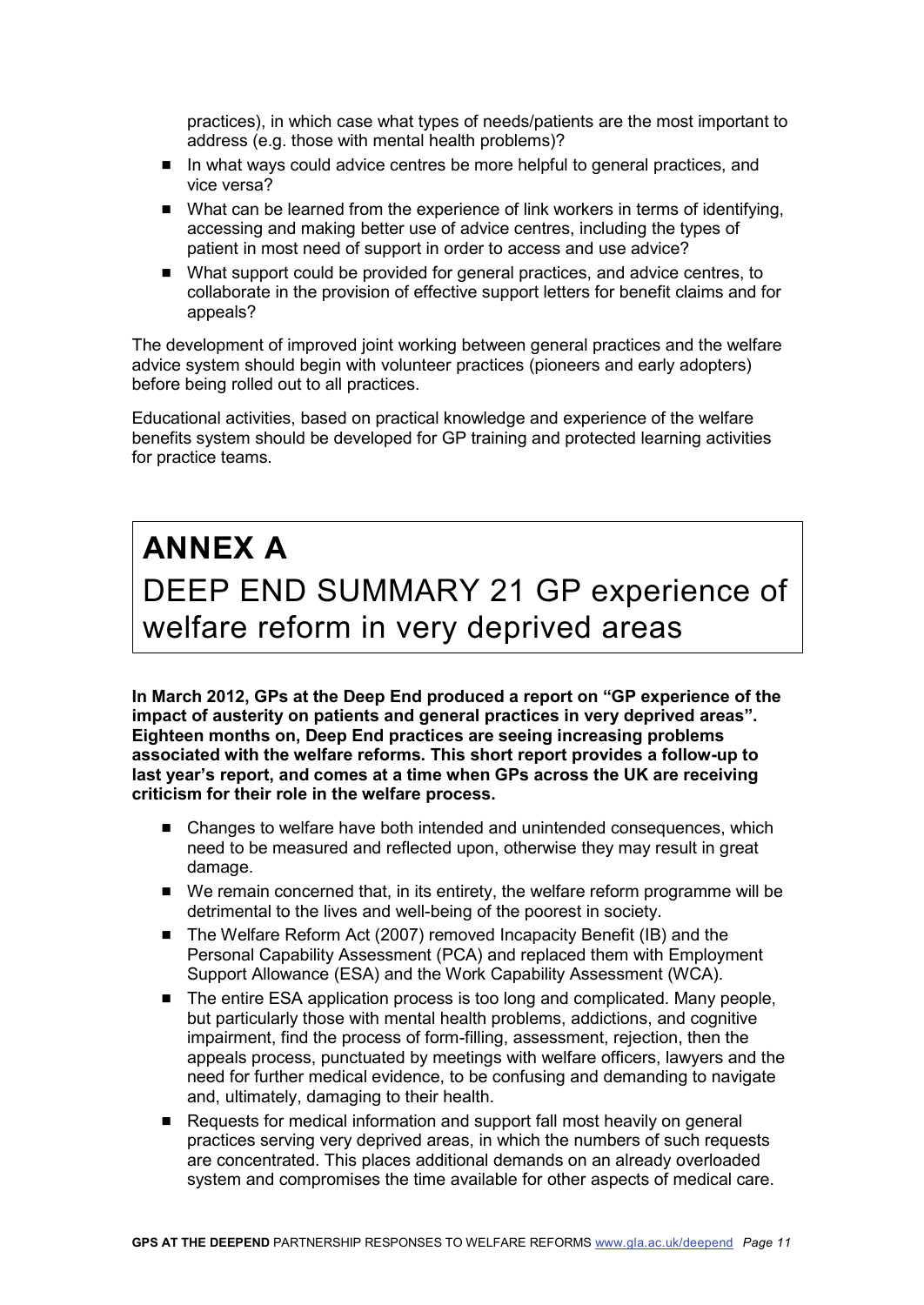- We all recognise the health benefits of appropriate work. ESA should be part of a process which enables people to maximise their potential in achieving that benefit. Therefore, the underlying ethos of this process should be that of support, understanding and enablement. ESA, as it stands, fails in that endeavour.
- The Welfare Reform Act (2012) has introduced a number of additional changes, including Universal Credit, the Personal Independence Payment (PIP) to replace DLA, and changes to housing benefit, widely referred to as the "Bedroom Tax".
- The real costs of the "Bedroom Tax" are unknown, but there are early indications that, since its introduction in April 2013, there have already been damaging effects on communities, families and support networks for society's most vulnerable.
- This report sets out a number of recommendations to make the welfare system fairer, simpler, and easier to navigate. Central to this is the need for a radical overhaul of the Work Capability Assessment, which is not fit for purpose.

*"General Practitioners at the Deep End" work in 100 general practices, serving the most socio-economically deprived populations in Scotland. The activities of the group are supported by the Scottish Government Health Department, the Royal College of General Practitioners, and General Practice and Primary Care at the University of Glasgow. Full report available at<http://www.gla.ac.uk/deepend>*

| Jane        | <b>Beresford</b> | NHS GG&C                                          |
|-------------|------------------|---------------------------------------------------|
| Dr David    | <b>Blane</b>     | <b>NHS GG&amp;C</b>                               |
| Dr John     | <b>Budd</b>      | <b>Edinburgh Homeless Practice</b>                |
| <b>Mark</b> | Charlton         | The ALLIANCE                                      |
| Dr Linda    | de Caestecker    | <b>NHS GG&amp;C</b>                               |
| Lisa        | Donald           | <b>Money Matters</b>                              |
| Beverley    | Downie           | <b>Glasgow City Council</b>                       |
| Dr Mal      | Duffy            | Drumchapel Health Centre                          |
| Dr Maria    | Duffy            | Pollok Health Centre                              |
| James       | Egan             | Glasgow Centre for Population Health              |
| Louise      | Falconer         | <b>Glasgow City Council</b>                       |
| Loretta     | Gaffney          | Easterhouse Citizens Advice Bureau                |
| Janice      | Gough            | Addiction Services, Glasgow North West CAT        |
| Chris       | Gourlay          | The ALLIANCE                                      |
| Alan        | Gow              | <b>Glasgow Carers Forum</b>                       |
| Dr Richard  | Groden           | <b>Tollcross Medical Centre</b>                   |
| Robert      | Hinds            | <b>Glasgow City Council</b>                       |
| Peter       | Hossler          | <b>Rhodes College</b>                             |
| Linda       | <b>Innes</b>     | <b>Glasgow Housing Association</b>                |
| Ginny       | Jackson          | Parkhead Citizens Advice Bureau                   |
| Gwyneth     | James            | Glasgow Central Citizens Advice Bureau            |
| Heather     | Jarvie           | <b>NHS GG&amp;C</b>                               |
| Lorna       | Kelly            | Glasgow Centre for Population Health              |
| Paul        | Lafferty         | <b>NHS GG&amp;C</b>                               |
| Dr Kate     | Magee            | Easterhouse Health Centre                         |
| Dr Colin    | McCrossan        | <b>Pennan Practice</b>                            |
| Audrey      | McGregor         | Addiction Services, Glasgow City CHP - North East |
| Carol       | <b>McGurin</b>   | Eastbank Conference and Training Centre           |

### <span id="page-15-0"></span>**ANNEX B** LIST OF PARTICIPANTS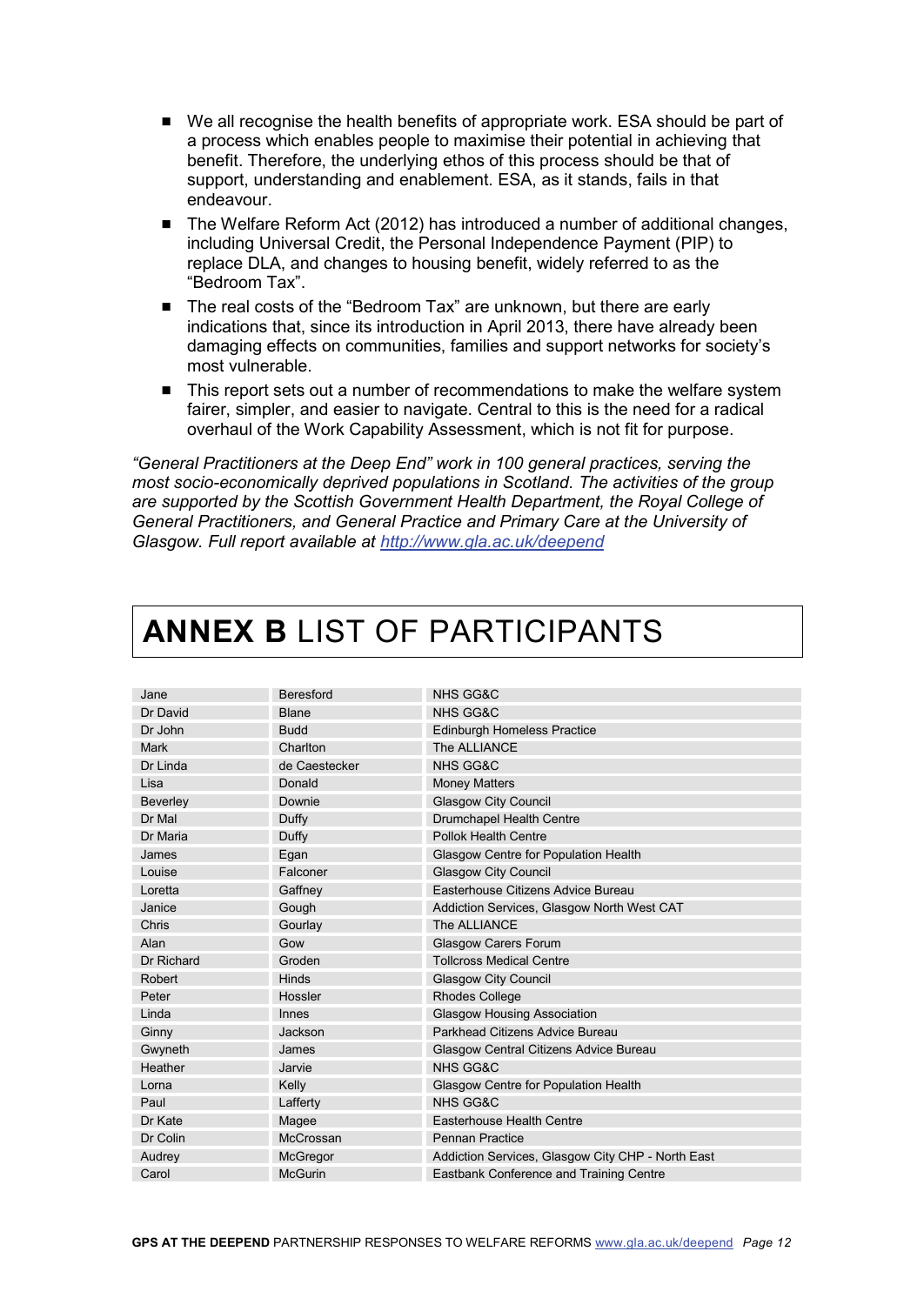| Dr Chris     | McHugh         | <b>Townhead Health Centre</b>                     |
|--------------|----------------|---------------------------------------------------|
| Dr Angus     | McIntosh       | Castlemilk Law Centre                             |
| Margaret     | McIntyre       | <b>Greater Pollok Citizens Advice</b>             |
| Veronica     | McIntyre       | Department of Work and Pensions                   |
| John         | McMenamin      | <b>Arndale Resource Centre</b>                    |
| N            | Mirza          | NHS GG&C                                          |
| Fiona        | <b>Moss</b>    | Glasgow City CHP                                  |
| Frank        | Mosson         | <b>Bridgeton Citizens Advice Bureau</b>           |
| Dr Anne      | <b>Mullin</b>  | Govan Health Centre                               |
| Norrie       | Murray         | Maryhill and Possilpark Citizens Advice Bureau    |
| Lynn         | Naven          | Glasgow Centre for Population Health              |
| Hugh         | O'Neill        | Drumchapel Citizens Advice Bureau                 |
| Dr Raymond   | Orr            | <b>Glenmill Practice</b>                          |
| Dr Elizabeth | Paton          | Easterhouse Health Centre                         |
| Tony         | Quinn          | Easterhouse Money Advice Project                  |
| Dr Matt      | Rohe           | Croftfoot Surgery (Locum)                         |
| Lyn          | Ryden          | Carr Gomm                                         |
| Noreen       | <b>Shields</b> | <b>NHS GG&amp;C</b>                               |
| Hazel        | Smith          | Glasgow Housing Association                       |
| Tracy        | Stafford       | Addiction Services, Glasgow City CHP - North East |
| <b>John</b>  | Thomson        | Glasgow City CHP - North West                     |
| Dr Nick      | Treadgold      | Pollok Health Centre                              |
| Kirsty       | Ward           | Glasgow Housing Association                       |
| Dr Graham    | Watt           | University of Glasgow                             |
| Dr Andrea    | Williamson     | University of Glasgow                             |
| Dr Marie     | Wilson         | Easterhouse Health Centre                         |
| 54           |                |                                                   |

### **Facilitators**

| <b>Paul Lafferty</b>  | Health Improvement Lead, South Sector, Glasgow City CHP                           |
|-----------------------|-----------------------------------------------------------------------------------|
| <b>Carol McGurin</b>  | Health Improvement Senior, North East Sector, Glasgow City CHP                    |
| <b>John Thomson</b>   | Health Improvement Lead, North West Sector, Glasgow City CHP                      |
| <b>Jane Beresford</b> | Health Improvement Lead, NHS Greater Glasgow and Clyde                            |
| <b>Heather Jarvie</b> | Keep Well Planning Manager, NHS Greater Glasgow and<br>Clyde                      |
| <b>Lynn Naven</b>     | Public Health Research Specialist, Glasgow Centre for<br><b>Population Health</b> |

### **GP participants**

| <b>Name</b>              | Location            | List size | <b>Deprivation</b><br>ranking |
|--------------------------|---------------------|-----------|-------------------------------|
| Dr Mal Duffy             | Drumchapel HC       | 2861      | 23                            |
| Dr Maria Duffy           | Pollok HC           | 4161      | 39                            |
| <b>Dr Richard Groden</b> | <b>Tollcross MC</b> | 6776      |                               |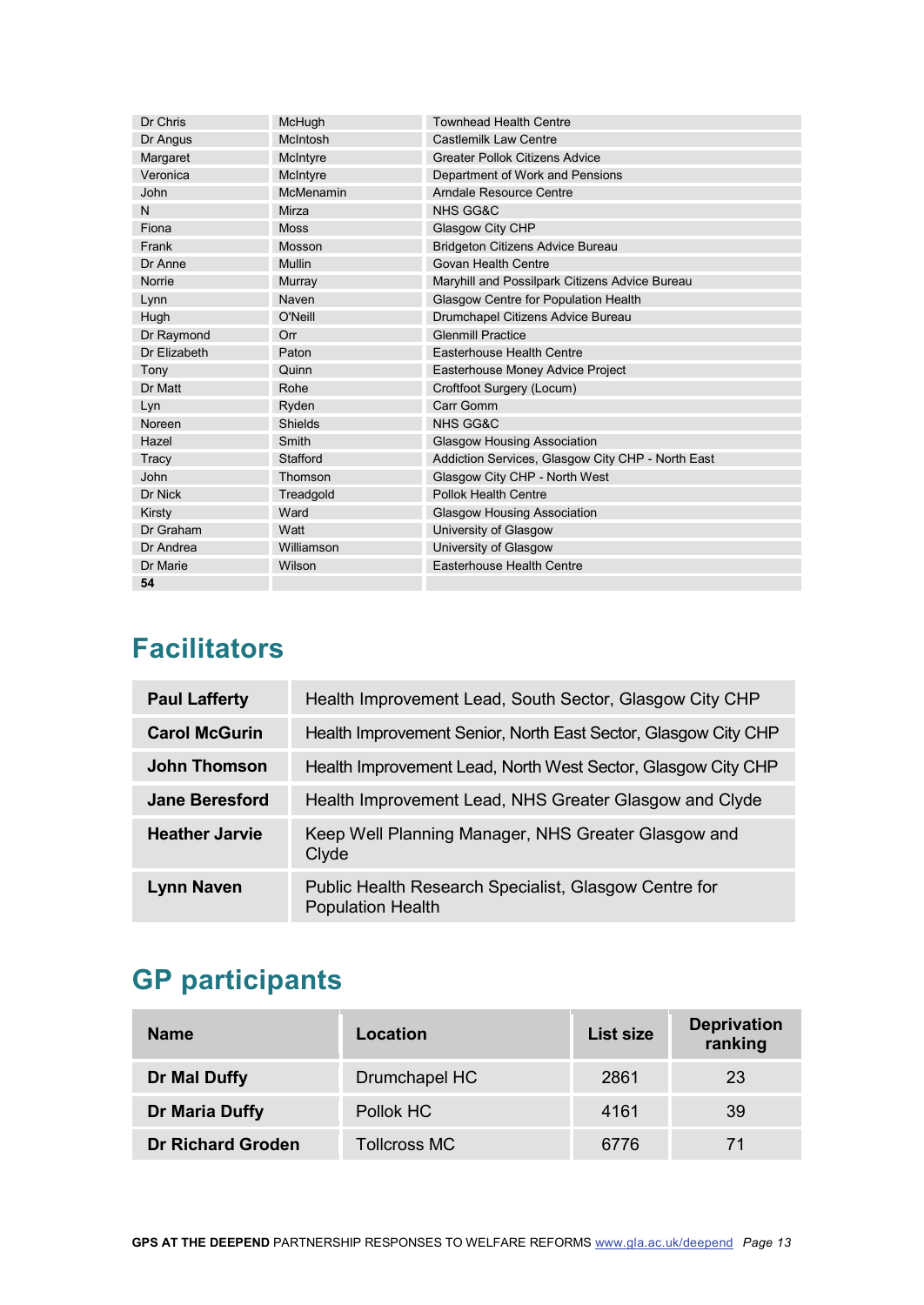| <b>Name</b>               | <b>Location</b>          | List size | <b>Deprivation</b><br>ranking |
|---------------------------|--------------------------|-----------|-------------------------------|
| Dr Kate Magee             | Easterhouse HC           | 2462      | 8                             |
| Dr Colin McCrossan        | <b>Pennan Practice</b>   | 2185      | 154                           |
| <b>Dr Chris McHugh</b>    | <b>Townhead HC</b>       | 12290     | 203                           |
| <b>Dr Anne Mullin</b>     | Govan HC                 | 8476      | 87                            |
| <b>Dr Raymond Orr</b>     | <b>Glenmill Practice</b> | 6113      | 36                            |
| <b>Dr Elizabeth Paton</b> | Easterhouse HC           | 2462      | 8                             |
| <b>Dr Nick Treadgold</b>  | Pollok HC                | 4161      | 39                            |
| <b>Dr Marie Wilson</b>    | Easterhouse HC           | 2462      | 8                             |

# <span id="page-17-0"></span>**ANNEX C** PROGRAMME

#### 14.00 **Introduction**

Dr Linda de Caestecker, Director of Public Health, NHS Greater Glasgow and Clyde and member of Glasgow City's Poverty Leadership Panel

#### 14.10 **Three short presentations**

*What practical tools are available and what does the local data suggest?* James Egan, Glasgow Centre for Population Health

*What are the challenges facing primary care and advice services and what could help? Some initial thoughts* Dr Raymond Orr, Glenmill Medical Centre, Glasgow and member of General Practitioners at the Deep End project

*Challenges facing advice and health services* Robert Hinds, Welfare Rights Officer, Social Work Services

#### 14.30 **Workshop 1** *Who is doing what, when and where?*

#### 15.30 **Plenary** *Review of main messages from workshops and introduction to Workshop 2*

Lorna Kelly, Glasgow Centre for Population Health

15.45 **Workshop 2** *How can we strengthen current practice and address the identified gaps and challenges?*

#### 16.45 **Plenary** *Review of main messages from workshops and agreement on implications for practices and for Poverty Leadership Panel*

Professor Graham Watt, General Practice and Primary Care, University of Glasgow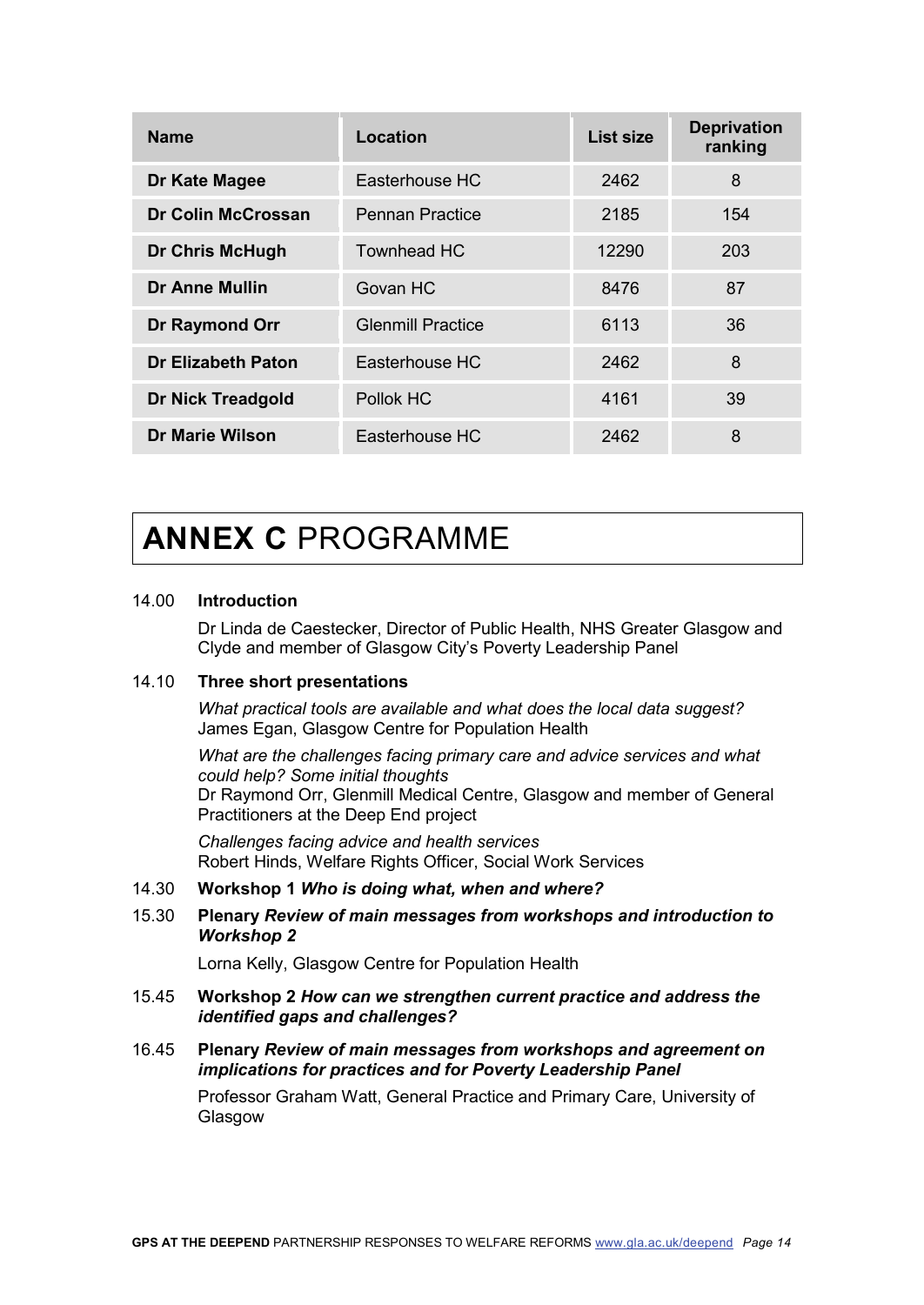17.00 A **post event meeting** took place to discuss the identified gaps and challenges and how they can shape a joint action research proposal (open invitation)

## <span id="page-18-0"></span>**ANNEX D** BACKGROUND INFORMATION

Welfare benefits that are currently being reformed include:

- $\blacksquare$  Housing Benefit Local Housing Allowance
- Non-dependant deductions
- Household benefit cap
- Disability Living Allowance, being replaced by the Personal Independence payments (PIP)
- Incapacity Benefits, being replaced by the Employment and Support Allowance (ESA)
- Child Benefit
- **Tax Credits**
- 1% uprating
- **Universal Credit**

In Scotland it is estimated that the reforms will take more than £1.6 billion out of the Scottish economy, or about £460 per year for every adult of working age.

32% of the reduction is due to changes in Incapacity Benefit, 18% to Tax Credits, 18% to the 1% uprating, 14% to Child Benefit and 11% to Disability Living Allowance.

Glasgow City is estimated to lose about £259 million per annum, or about £620 per working age adult, which are the largest figures for any Scottish local authority (Table 1, overleaf)

It is estimated that in Calton ward, the loss from incapacity benefit changes alone (£350 per year per adult of working age) is almost double the financial loss from the whole welfare reform package in St Andrews.

In mid-2014, much of the financial loss in the poorest wards is still in the pipeline. The incapacity benefit reforms will not come to full fruition until 2015-16, when meanstesting for ESA claimants in the Work Related Activity Group will affect large numbers of people. The changeover from DLA to PIP has barely started and is not anticipated to be completed until 2017-18, while the below-inflation up-rating still has another year to run.

**Source** Welfare Reform Committee 5th Report, 2014 (Session 4). Report on Local Impact of Welfare Reform. Scottish Parliament, 23 June 2014

Within Glasgow, the estimated overall financial loss per adult of working age varies between electoral wards

| Ward       | <b>Scottish ranking</b> | <b>Overall financial loss</b><br>per adult of working age |
|------------|-------------------------|-----------------------------------------------------------|
| Calton     |                         | 880                                                       |
| Springburn |                         | 760                                                       |